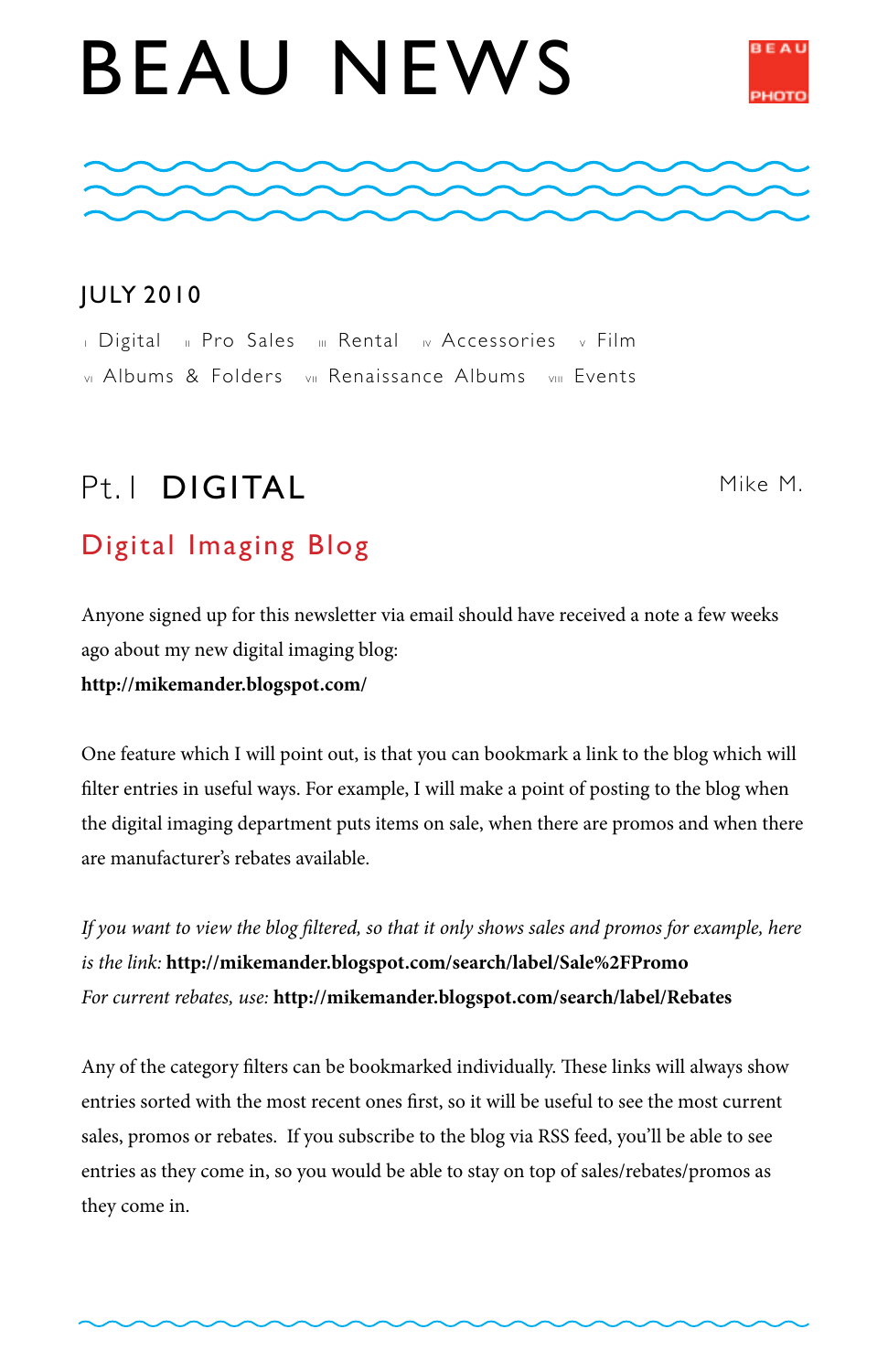#### Adobe Lightroom v3.0



We just received our first shipment of the latest Lightroom upgrades, as well as the full-version. Lightroom v3.0 is a significant upgrade to Lightroom v2.0, especially when it comes to image quality. Offering the same Camera Raw engine as ACR v6.1 does in Photoshop CS5, you will find raw files rendered with much more effective noise reduction at high ISOs, as well as far better rendition of fine details at low ISOs... and everything in between. The amount you can tweak the raw conversions now, as far as sharpening, noise reduction and aberration control are concerned, is remarkable and hugely improved over previous versions. Similar to ACR v6.1, the same automated lens-corrections are also there, as are upgrades to many other aspects of the program, from Flickr integration, to improvements in the Print Module. All in all, a very worthy upgrade if you ask me. If you don't have Lightroom yet, the full version (boxed copy with license for both Mac and Windows) is \$329. Boxed upgrades are in stock at \$129. Trial versions can be downloaded from Adobe's website so you can take the software for a spin before coming in and committing to buying a copy.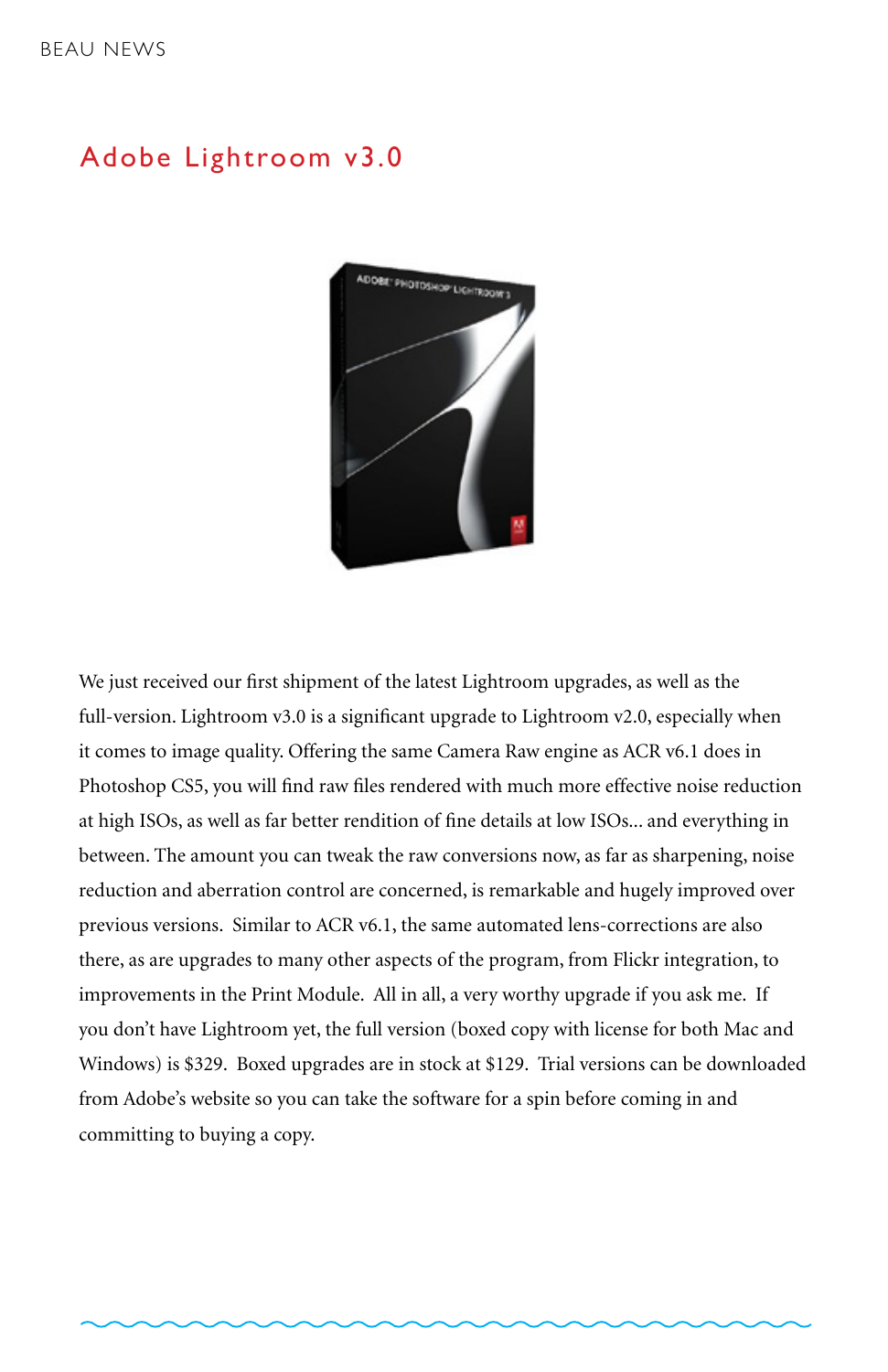## Pt. II PRO SALES Ken S.

#### Pocket Wizard Sale & Updates

**We are able to extend the Pocket Wizard Sale for July. Come in and cash in on some great deals!**

| Pocket Wizard Multi Max Transceiver (Pair) | limited quantities ! with unique codes |               |
|--------------------------------------------|----------------------------------------|---------------|
| Pocket Wizard Multi Max Transceiver        | Reg. \$356.95                          | Sale \$308.49 |
| Pocket Wizard Flex TT5 for Canon           | Reg. \$234.95                          | Sale \$210.49 |
| Pocket Wizard Mini TT1 for Canon           | Reg. \$205.95                          | Sale \$184.49 |
| Pocket Wizard Plus II Transceiver          | Reg. \$198.95                          | Sale \$175.49 |

I have been getting a lot of inquiries about Pocket Wizard products and developments so I thought I would share what I know to date. I also want to organize two, half day workshops in October on the new Pocket Wizard TT1 and TT5. Please let me know if you want to be kept informed about this by e-mailing me at prosales@beauphoto.com

**Below are some responses we received from Pocket Wizards regarding a few products:**

*AC3 ZoneController: The initial beta units that recently arrived from our factory are working well. We anticipate AC3's to begin arriving Beau Photo in July.* 

*Nikon MiniTT1 and FlexTT5: Significant progress has been made on the firmware this month as expected. We have been selectively getting beta units into the field for further testing. We have been reluctant (to say the least) of publishing a release date simply due to the unpredictable nature of the firmware development. We also know how much this drives you crazy. Best case from where we are today is shipments beginning in August. AC7: These have just arrived in our warehouse and will be going to distributors next week. They should begin to arrive in stores in two to three weeks. A connector for Quantum and Canon external battery packs is being developed.*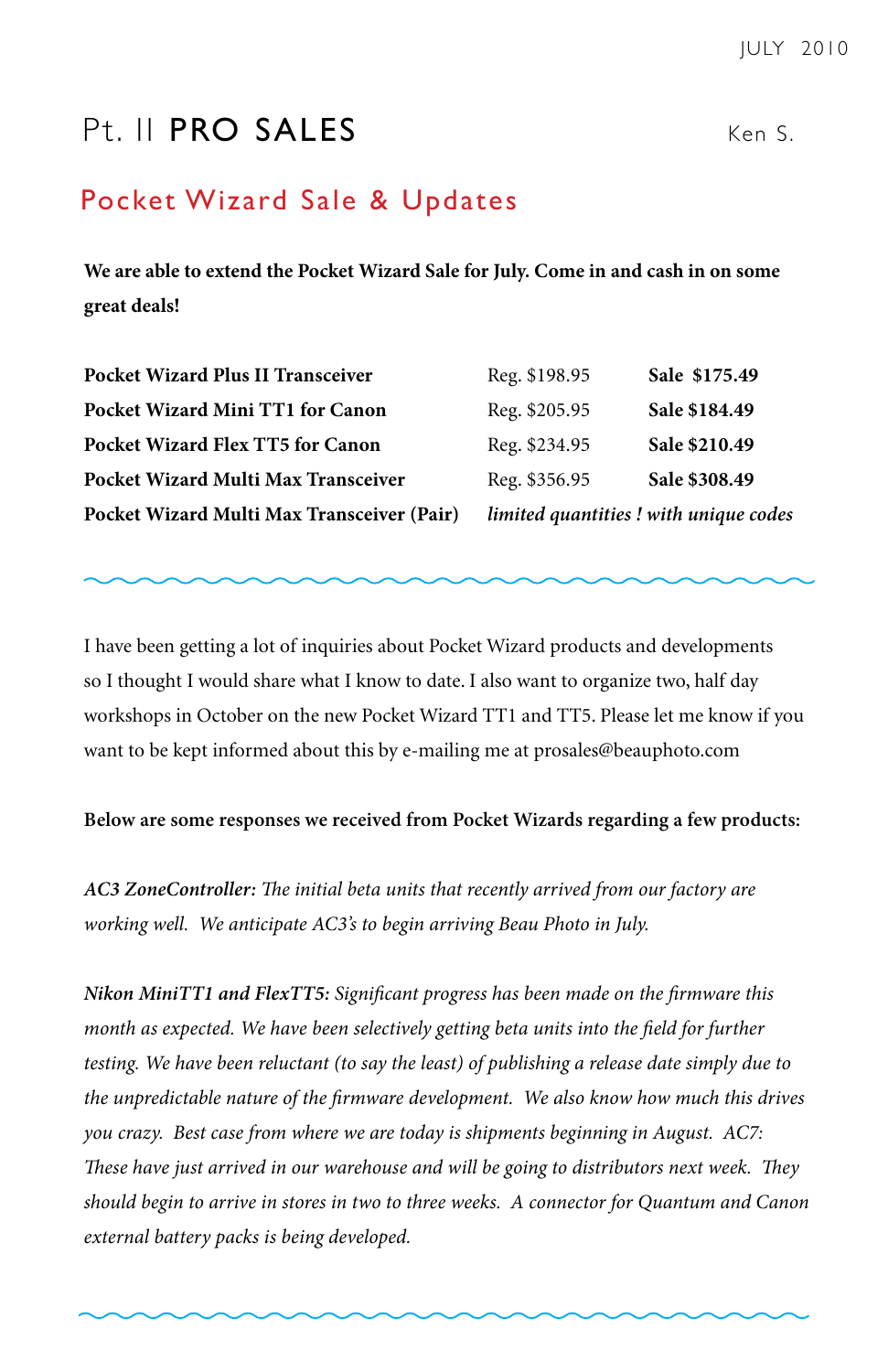#### $4 \times 511$

We have a fair bit of 4X5 Camera Gear so..... For the month of July, we will be offering a 10% discount on all large format Used and Consignment equipment!

#### Image Explorations

July 11-15, 2010

This will be Beau Photo's second year at Image Explorations! If you have never been, this could be a great opportunity to revitalize you career, learn some new skills, make some new friends and connections and have a great time.

*What Is Image Explorations?* Image Explorations is a refreshing approach to personal growth and professional development in the photographic industry. Modeled after the highly successful "Texas School", the events give you the opportunity to glean real life knowledge, tips and ideas from top North American based photography instructors. Image Explorations takes place at Shawnigan Lake School on beautiful Vancouver Island, an environment that stimulates creativity. Its topnotch instructors and events unite photographers and industry supporters/suppliers. This intensive 5 day program will make a positive impact on your business skills and ignite your creativity.

To learn more and register go to: **www.imageexplorations.ca/**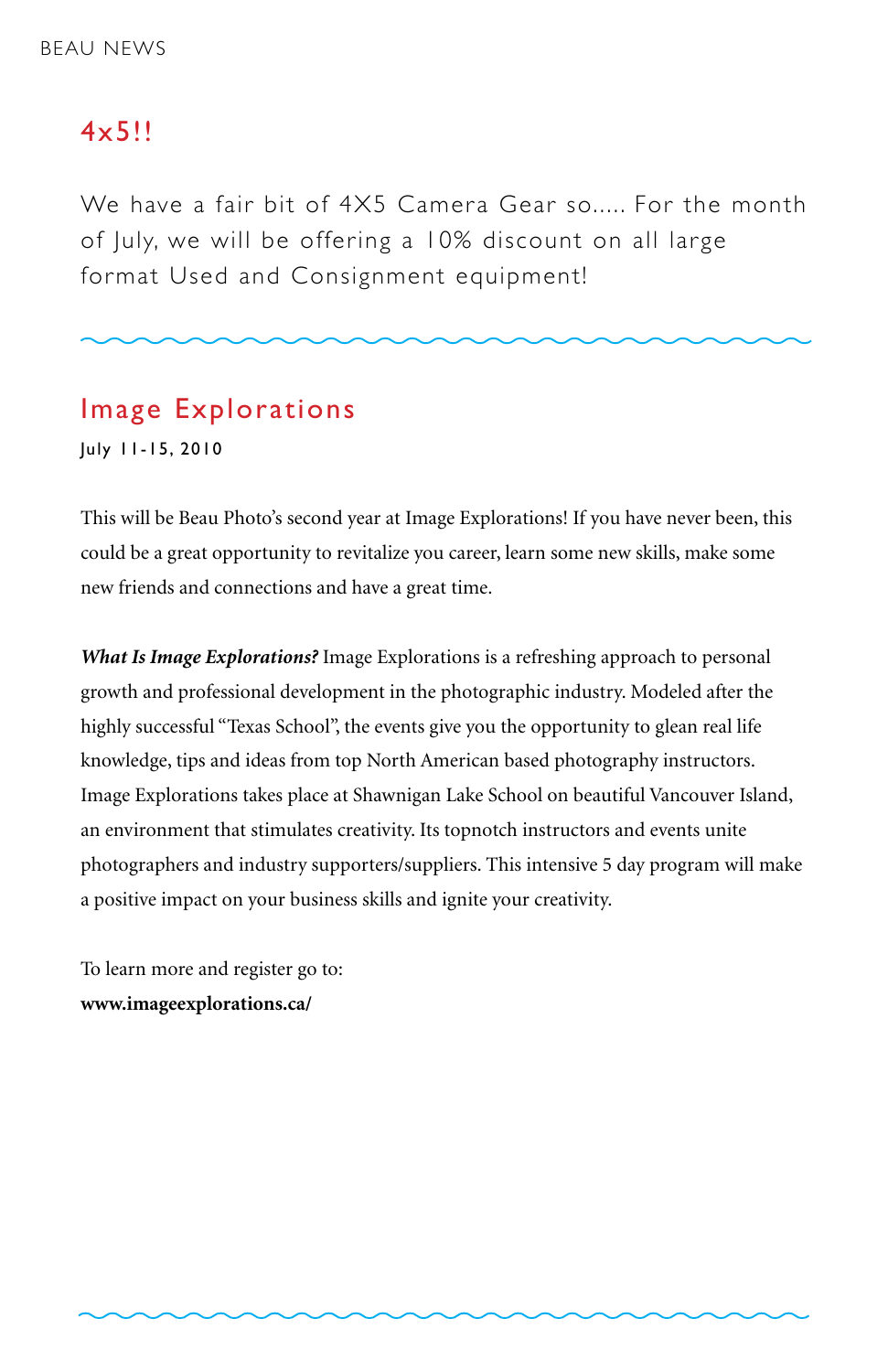#### Pt.III RENTAL Kathy K.

After unpacking and assembling our newly acquired Joker lights mentioned in the last newsletter, I had a chance to set them up and see how they look, and so far they seem quite interesting. The **Joker-Bug 400** comes with a parabolic reflector and barndoor set with 4 lenses for different shapes and beam patterns. An optional rental accessory turns the Joker-Bug 400 into a variable spot which can also be used to project patterns using standard M-sized gobos and controlled with the built in cutters. It is a daylight balanced continuous light that is comparable to a 1500/2000W quartz light but because it uses a ballast it has a power draw of only 5.5 Amps so there is no chance of blowing a breaker. We've also got the Softube modifier which gives a trip of bright, soft light with lots of potential uses. Accompanying the 400 is the **Joker-Bug 800**, a more powerful light that is just as compact and easy to use. It is outfitted with an adapter for Profoto so there are some good options in light modifiers. Because it does get hot, only softboxes for hotlights should be used on it. The lights are quick to set up, just plug the head into the ballast, and the ballast into AC and turn it on. It does take a few minutes to warm up and reach the maximum intensity, and the colour temperature shifts quite a bit during this time so be sure to give it enough time before starting your shoot. The Joker-Bug lights will be great for video as well as stills, come by and have a look, we think they will become popular rental items.

*In other rental news...* After almost 13 years here at Beau, I am leaving to go back to school. It was a difficult decision to make and Beau has been a really great place to work. I will certainly miss seeing all of you come in, and the good conversation and exchange of photography ideas with everyone. I will be doing a Masters program in Photographic Preservation and Collections Management at Ryerson which fits right in with my interest in historic processes (really I'm leaving because there is getting to be just too many digital cameras around here!). The second year of the program is at George Eastman House in Rochester so I am looking forward to that. Taking my place is Jason who many of you will know from behind the front counter here at Beau. He's in the back training already and will be well versed in all things rentals by the time I leave at the end of August. I think it will be a fun and busy summer here and I hope to see many of you come by before I'm off.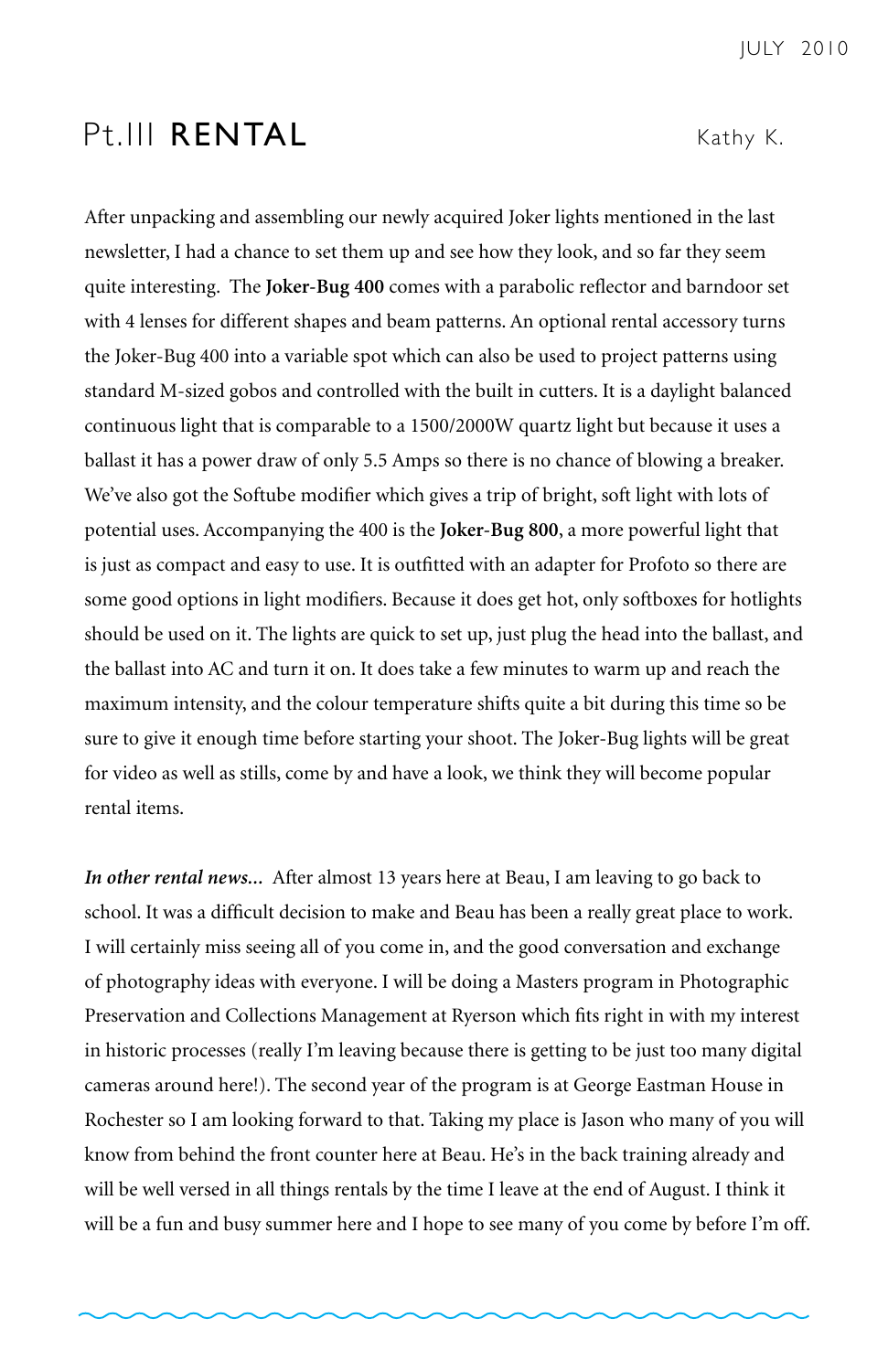## Pt. IV ACCESSORIES Maciei W.

#### Nanuk cases



*Beau Photo is introducing the new Nanuk professional protective cases!* We are bringing in 4 different sizes and for the month of July we will be offering **10% off** of the regular price!

Nanuk durable cases offer the best solution for protecting your photographic equipment and would be the superior solution for your transportation and storage needs. All of the products are incredibly versatile. The uses and applications of the Nanuk cases are virtually limitless. As additional options, Nanuk offers completely watertight dive cases, along with waterproof panel kits, to accommodate any contingency where liquid contamination is a possibility. Offered are also accessories for all of their protective cases, such as TSA padlocks, shoulder straps and cubed foam molding material. For more info, check out Nanuk's website:

#### **http://www.nanukcase.com**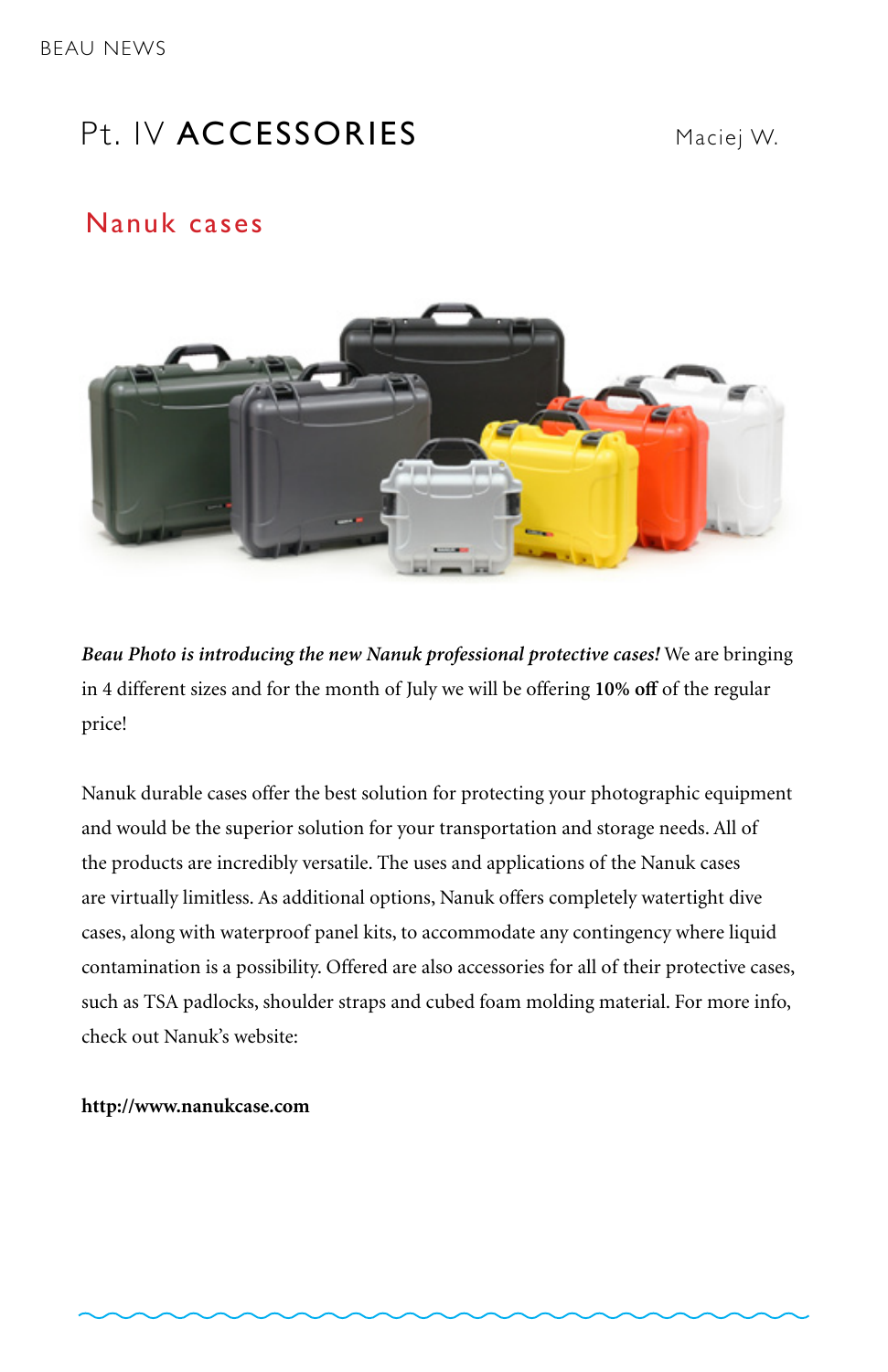## Pt. VII FILM Dennis H.

#### Ektar 4x5



Beau Photo has finally received its shipment of the Kodak Professional Ektar 4x5 film! It is the world's finest grain color negative film. With ISO 100 speed, high saturation and ultravivid color, this film offers the finest, smoothest grain of any color negative film available today. It is ideal for photographers who want the superior resolution of large-format film and look for extraordinary enlargement capability when scanning and printing. Ektar 100 is recommended for applications such as nature, travel and outdoor photography, as well as for fashion and product photography. The film is also availble in 8x10 format as a special order item.

#### *Features:*

- Incorporates Entertainment Imaging's Kodak Vision Film technology for finest grain
- Micro-Structure Optimized T-GRAIN® Emulsion, which is ideal for scanning

- Kodak's Proprietary Advanced Development Accelerators for extraordinary enlargement capability

- Optimized Emulsion Spectral Sensitivity and Image Modifier Chemistry for Ultra-Vivid Color

#### **Ektar 100 4x5 (10 sheets)** \$32.84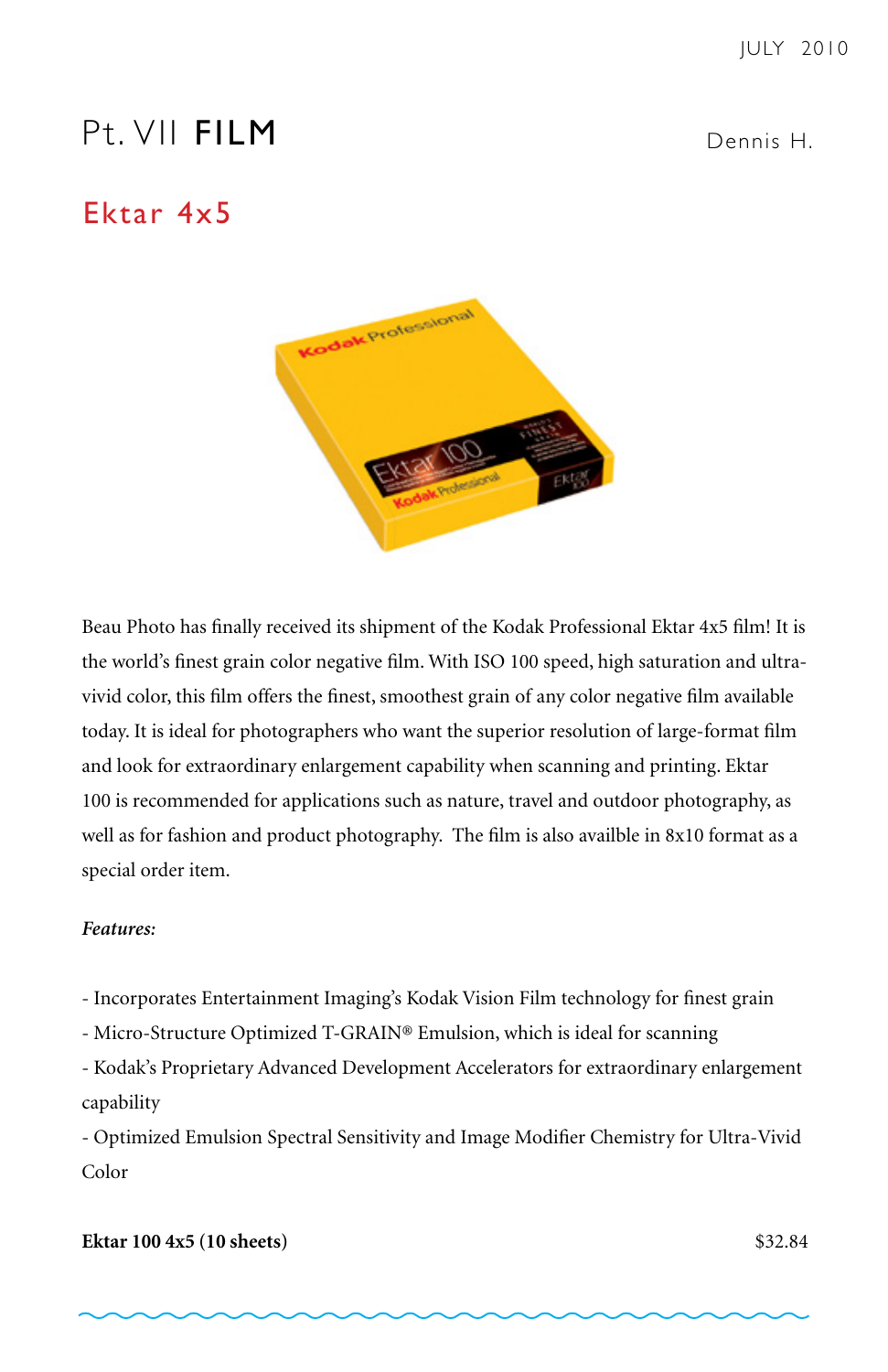#### Pt. V ALBUMS & FOLDERS  $B_{\text{Barb B}}$

*Summer's finally here, so break out the SPF 35 and flip flops!*

FYI: AGT (who manufacture Vancouver Easels, Vancouver Folders, Heritage Easels) will be closed for their annual Summer Holiday break for the last two weeks of the month. If you need anything from the factory, please let me know immediately! My next order will be transmitted at the beginning of August and should arrive in the third week of August as they clear their backlog.

While TAP does not close for a specific break, they are in their busy season. Since my orders regularly include both albums and folders (and it takes a few days to transfer stock from the 'Album' manufacturing plant to their general Distribution Centre), please give yourself a healthy lead time allowance to ensure your orders arrive in a timely fashion. If you need help working out a time line, please advise. I'll be happy to contact the factory on your behalf to ensure they will have the goods on hand (or in the production queue).

Don't forget to look at TAP's updated web site and on-line brochure for their latest presentation suggestions. They've updated their Superior Mount Album and Folio designs to a more 'Deluxe' presentation, and added new colours and styles to their tissue and box lines. As well, prices have reduced from last year because the Canadian dollar is so strong (go, LOON!).

TAP has also added several new 'Digital Easel'- style Sport mounts that are becoming very popular with our Sport photographers. Cased by 100's and priced similarly to Panel Mounts, these accept either an 8x10 photo or composite and the cover lifts up and over to form an easel to display the photo to its best advantage.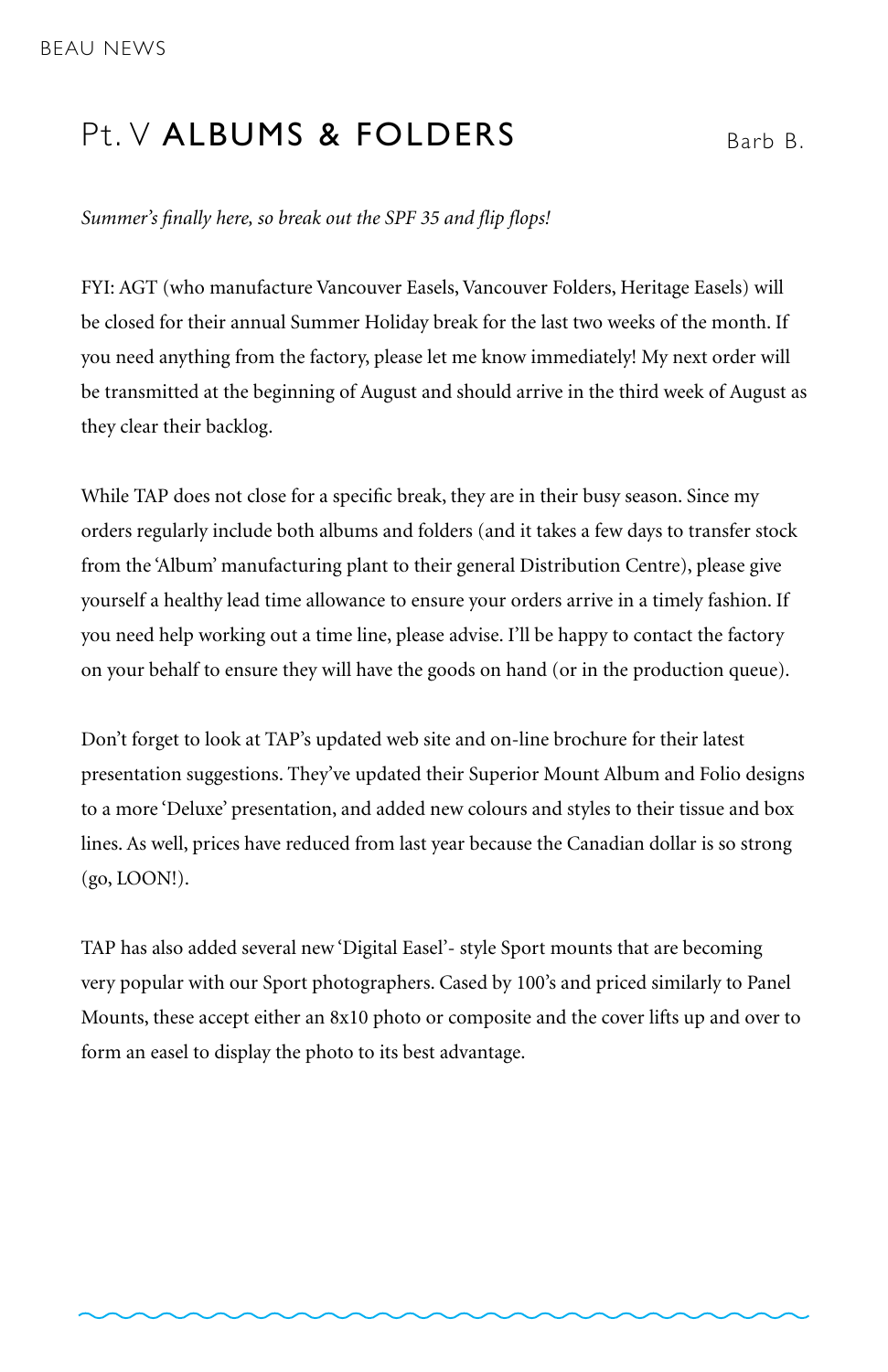# Pt. VI RENAISSANCE ALBUMS Simon B

#### NEW The Ambiance Book

The Ambiance book is a new peel and stick album with optional Matt pages. Beau Photo is excited to launch the Ambiance book on July 11th at Image Explorations.We will be stocking  $10x10 - 10$  & 15 page albums along with a selection on Matt's. Custom range is also available with optional materials. A price list is available on request and via Beau Photo website.



#### Renaissance at Image Explorations

I will be attending Image Explorations on July 11th – 16th. I am specially looking forward in meeting our clients. If you wish to visit us please send me an email.

#### Summer Love Promo!

Receive 20% off custom orders. Includes all options (option A, B, C and SS) for the SoHo Book, Fine Art Album, Mercer Book, Galleria Album, Galleria Folio, Custom Ventura Album and Custom Roma Book.

- Promo code: LOVE2010
- Offer expires July 31, 2010.
- Offer valid on main Custom Renaissance Albums.
- Offer does not apply to studio samples and previous purchases/orders.
- Promo code must be submitted at the time of order.
- Cannot be combined with any other promotion.
- Some other restrictions may apply.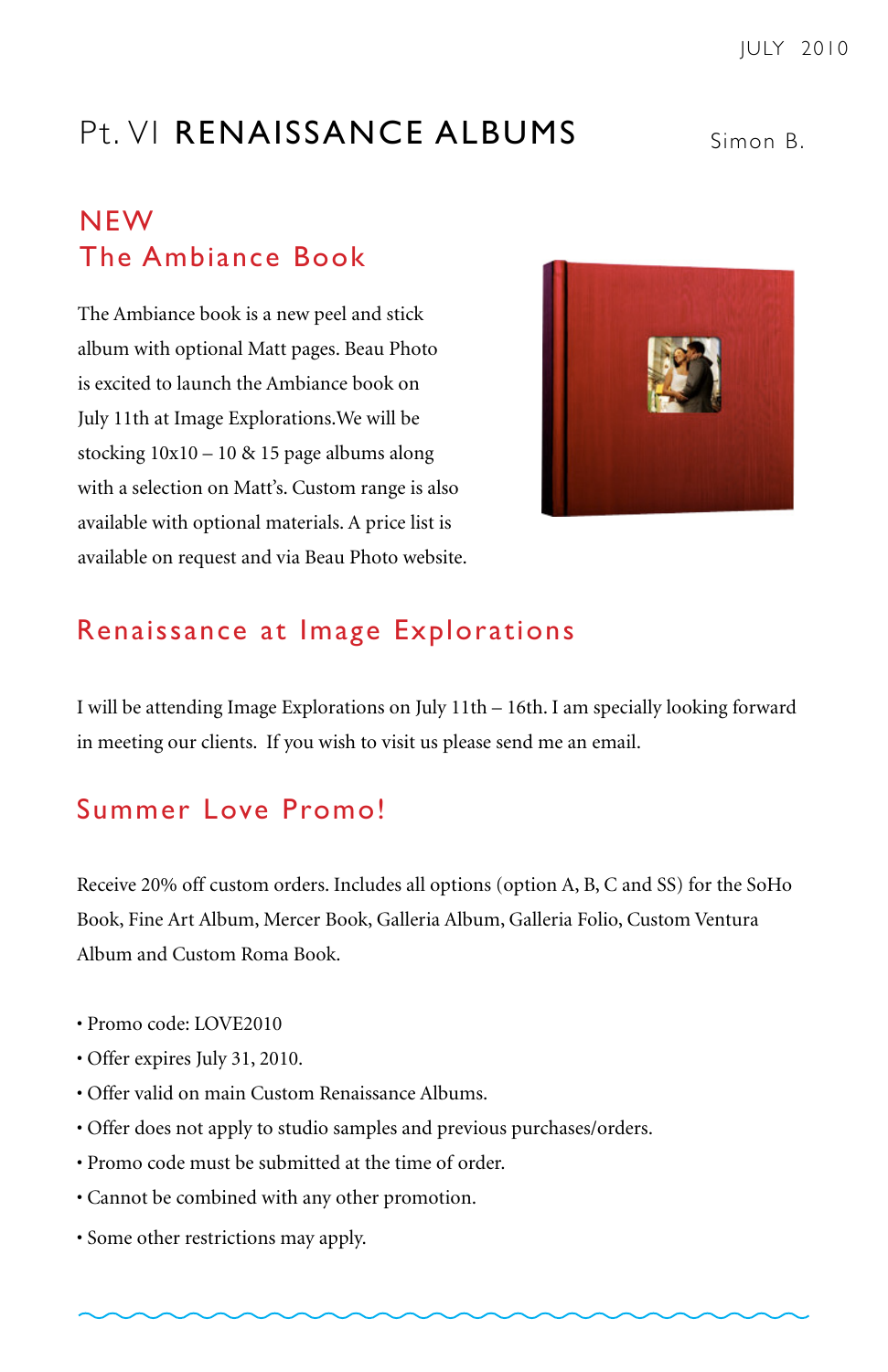# SUMMER LVVE另  $\overline{\mathbf{c}}$ ALL CUSTOM ALBUMS ENDS ON 7.31.10 PROMO CODE: LOVE2010 \*Some restrictions apply



**ALL OPTIONS** SOHO BOOK | FINE ART ALBUM | MERCER BOOK | GALLERIA ALBUM GALLERIA FOLIO I CUSTOM VENTURA ALBUM I CUSTOM ROMA BOOK

Offer valid on main Custom Renaissance Album. Offer does not apply to studio samples and previous purchases or orders. Promo code must be submitted at the time of order. Cannot be combined with any other promotion. Some other restrictions may apply.

Canadian distributor:

**BEAU** albums@beauphoto.com 1-800-994-2328 PHOTO